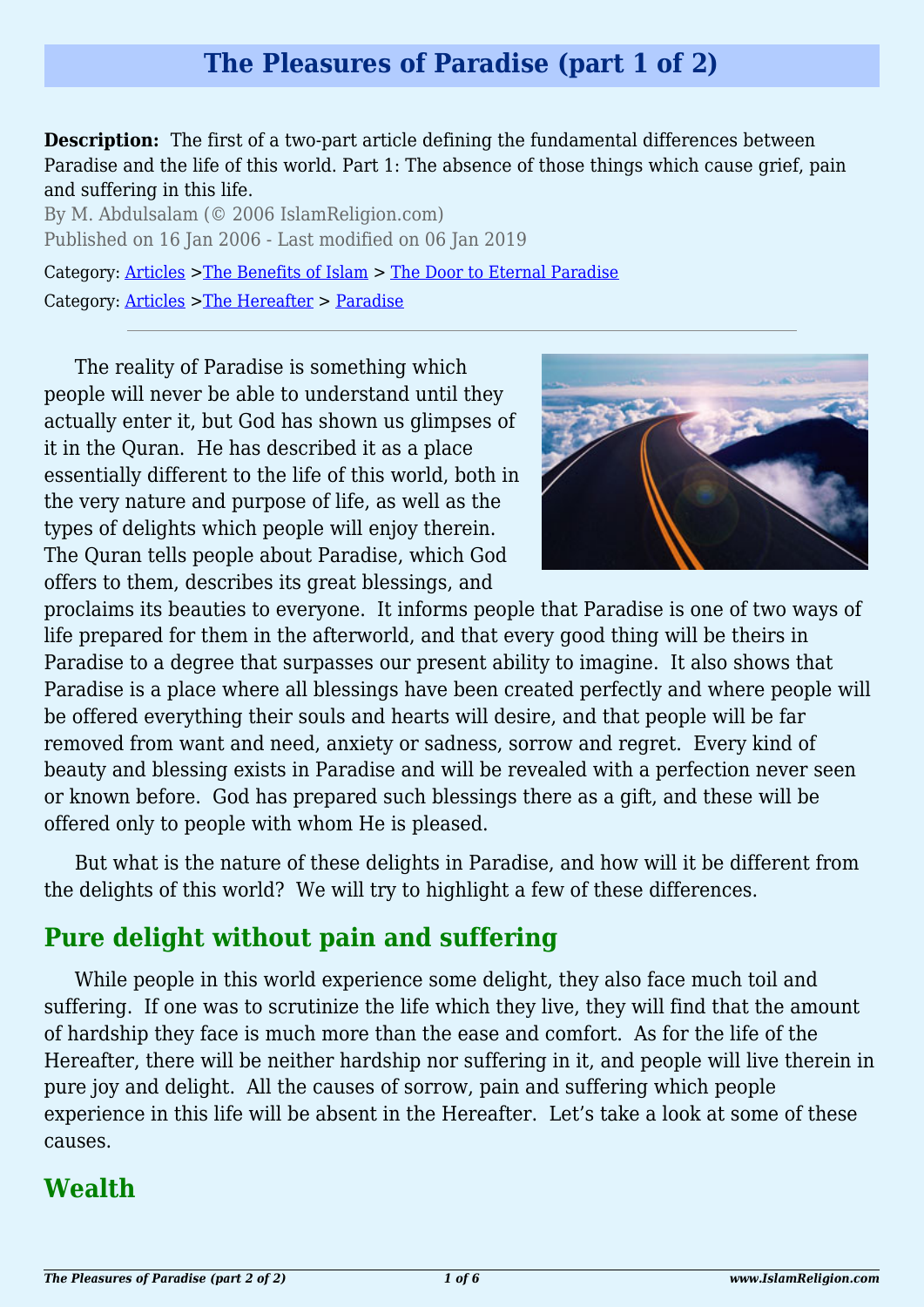When one thinks of success in this life, they usually conjure the image of big houses, fine jewelry and clothing, and expensive cars; financial stability is seen to be the key to a happy life. To most people, success is inseparably related to wealth, even though this is the furthest from the truth. How many times have we seen the wealthiest of people living such miserable lives, that it sometimes even leads them to commit suicide! Wealth is something which humans in their very nature desire at any cost, and this desire has been created for a great and wise purpose. When this desire is not satiated, it causes some extent of grief in a person. For this reason, God has promised the inhabitants of Paradise that they will have all that they imagined as far as wealth and belongings are concerned, both for those who were extremely poor, experiencing even hunger and thirst, to those well-to-do but who desired even more. God gives us a glimpse of this when he says:

**oe... there will be there all that the souls could desire, all that the eyes could delight in …" (Quran 43:71)**

**oeEat and drink at ease for that which you have sent forth (good deeds) in days past!" (Quran 69:24)**

**oe… They will be adorned therein with bracelets of gold, and they will wear green garments of fine silk and heavy brocade. They will recline therein on raised thrones. How good [is] the recompense! How beautiful a couch [is there] to recline on!" (Quran 18:31)**

### **Disease and Death**

Another cause of pain and suffering in this life is the death of a loved one or disease, which are both non-existent in Paradise. None will feel any sickness or pain in Paradise. The Prophet Muhammad, may the mercy and blessings of God be upon him, said about the people of Paradise:

oeThey will never fall ill, blow their noses or spit." (*Saheeh Al-Bukhari*)

None will die in Paradise. All shall live eternally enjoying the pleasures therein. The Prophet Muhammad said that a caller will call out in Paradise when people enter it:

oeIndeed may you be healthy and never be sick again, may you live and never die again, may you be young and never grow feeble again, may you enjoy, and never feel sorrow and regret again." ( *Saheeh Muslim*)

### **Social Relationships**

As for the remorse felt due to a rift in personal relationships, people will never hear any evil or hurting comments or speech in Paradise. They will only hear good words and words of peace. God says:

#### **oeThey will not hear therein ill speech or commission of sin. But only the saying of: Peace! Peace!" (Quran 56:25-26)**

There will be no enmity between people nor ill-feelings: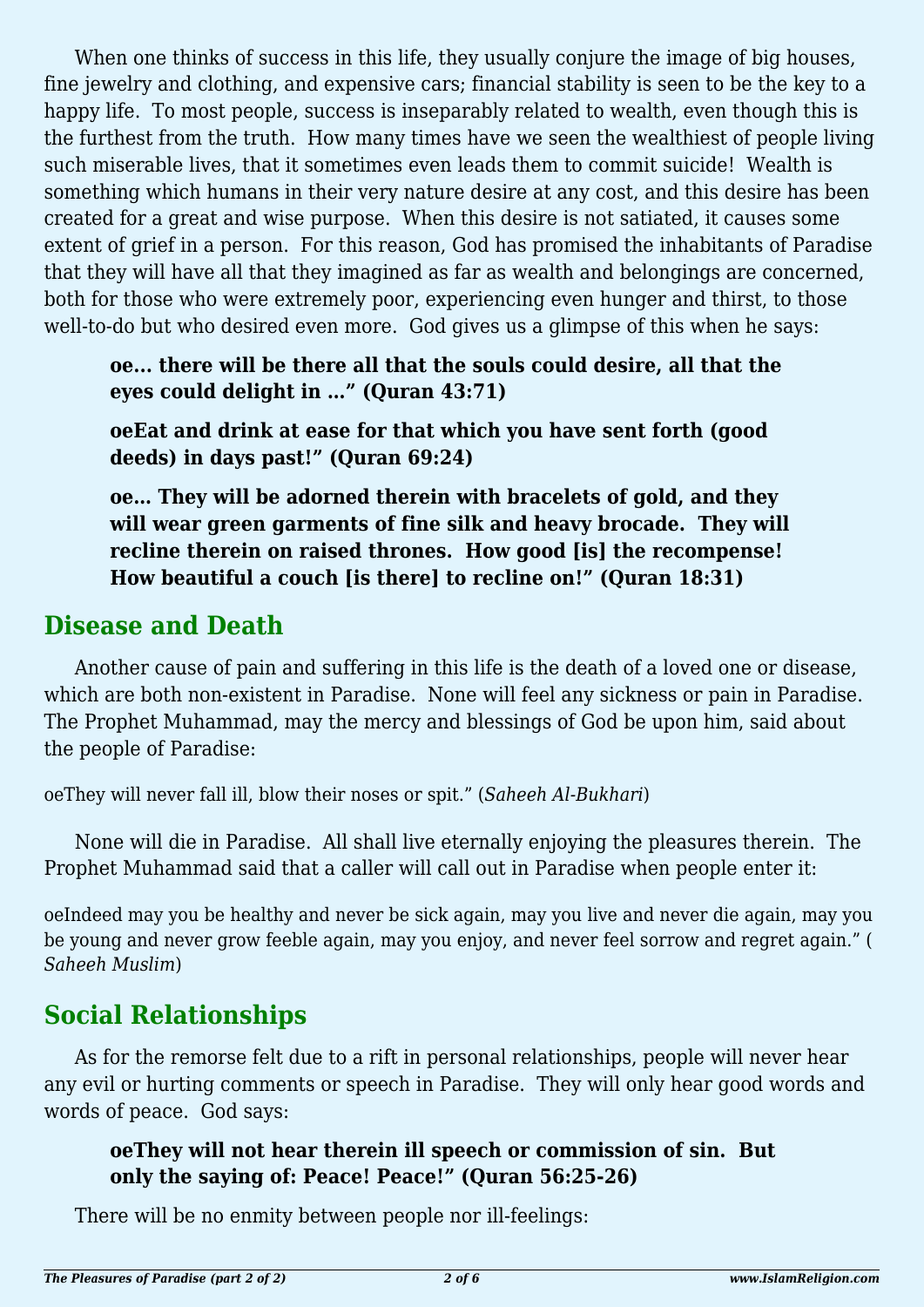#### **oeAnd We shall remove from their breasts any (mutual) hatred or sense of injury (which they had, if at all, in the life of this world)…" (Quran 7:43)**

The Prophet said:

oeThere will be no hatred or resentment among them, their hearts will be as one, and they will glorify God, morning and evening." (*Saheeh Al-Bukhari*)

People will have the best of companions in the Hereafter, who were also the best people in the world:

#### **oeAnd whoever obeys God and the Messenger " those will be with the ones upon whom God has bestowed favor " of the prophets, the steadfast affirmers of truth, the martyrs and the righteous. And excellent are those as companions!" (Quran 4:69)**

The hearts of the people of Paradise will be pure, their speech will be good, their deeds righteous. There will be no hurtful, upsetting, offensive or provocative talk there, for Paradise is free of all worthless words and deeds. If we were to discuss all the causes for anguish in this life, we would surely find its absence or opposite to be true in Paradise.

## **The Pleasures of Paradise (part 2 of 2)**

**Description:** The second of a two-part article defining the fundamental differences between Paradise and the life of this world. Part 2: The superiority of its joys and delights in comparison to this life.

By M. Abdulsalam (© 2006 IslamReligion.com) Published on 16 Jan 2006 - Last modified on 04 Oct 2009

Category: [Articles](http://www.islamreligion.com/articles/) >[The Hereafter](http://www.islamreligion.com/category/59/) > [Paradise](http://www.islamreligion.com/category/60/)

Category: [Articles](http://www.islamreligion.com/articles/) >[The Benefits of Islam](http://www.islamreligion.com/category/43/) > [The Door to Eternal Paradise](http://www.islamreligion.com/category/102/)

# **The Eternalness of the Hereafter**

The Pleasures of this world are transient whilst the joys of the hereafter are lasting and eternal. In this life when a person enjoys something, it is only a short while before they get bored with it and proceed to search for something they feel is better, or they may not feel a need for it altogether. As for the delights of Paradise, a person will never feel bored with anything, but rather, its goodness will increase each time they indulge in it.

Also, the life of this world is very short. Humans only live on this earth for a short while, and very few people reach the age of seventy.

#### **oe…Say: Short is the enjoyment of this world. The Hereafter is (far)**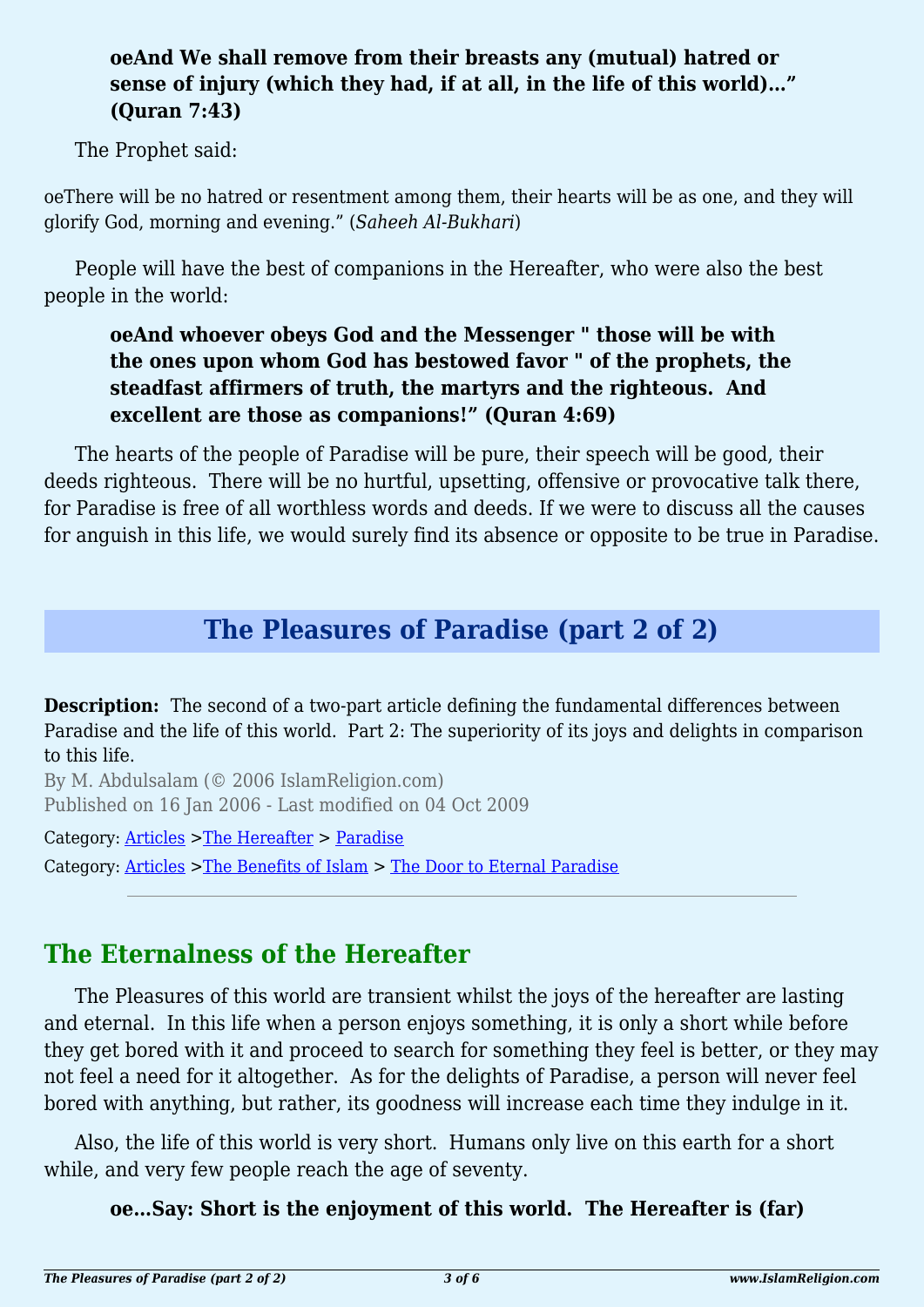#### **better for him who fears God..." (Quran 4:77)**

As for Paradise, people will live forever. God says:

**oe...its provision is eternal and so is its shade…" (Quran 13:35)**

**oeWhat is with you must vanish, and what is with God will endure …" (Quran 16:96)**

**oe(It will be said to them): This is Our Provision, which will never finish" (Quran 38:54)**

# **Superior Delights**

The delights of the people of Paradise, such as their clothing, food, drink, jewelry and palaces, will be far superior to their counterparts in this world. There is in fact no room for comparison, as even the smallest space in Paradise is better than this world and all that is in it. The Prophet Muhammad, may the mercy and blessings of God be upon him, said:

oeThe space of the bow of any one of you in Paradise is better than all that the sun rises upon" ( *Mishkaat al-Masaabeeh* 3/85, no. 5615)

# **Free from all Impurities**

Paradise is free from all the impurities of this world. Eating and drinking in this life results in the need for excretion and its associated unpleasant odors. If a person drinks wine in this world, he loses his mind. Women in this world menstruate and give birth, which are sources of pain and hurt. Paradise is free from all of these discomforts: its people will not urinate, defecate, spit or suffer from catarrh. The wine of Paradise, as described by its Creator, is:

#### **oeCrystal-white, delicious to those who drink (thereof), free from intoxication, nor will they suffer intoxication therefrom" (Quran 37:46-47)**

The water of Paradise does not become brackish, and its milk never changes in flavor:

### **oe...rivers of water incorruptible; rivers of milk of which the taste never changes..." (Quran 47:15)**

The women of Paradise are pure and free from menstruation, postnatal bleeding and all the other impurities suffered by women in this world, and all are free from stool and feces. God says:

### **oe...and they shall have therein purified mates…" (Quran 2:25)**

The prophet answered a person when they asked how the people of Paradise will relieve themselves:

oeThey relieve themselves by perspiring through their skins, and its fragrance will be that of musk, and all stomachs will have become lean." (*ibn Hibbaan*)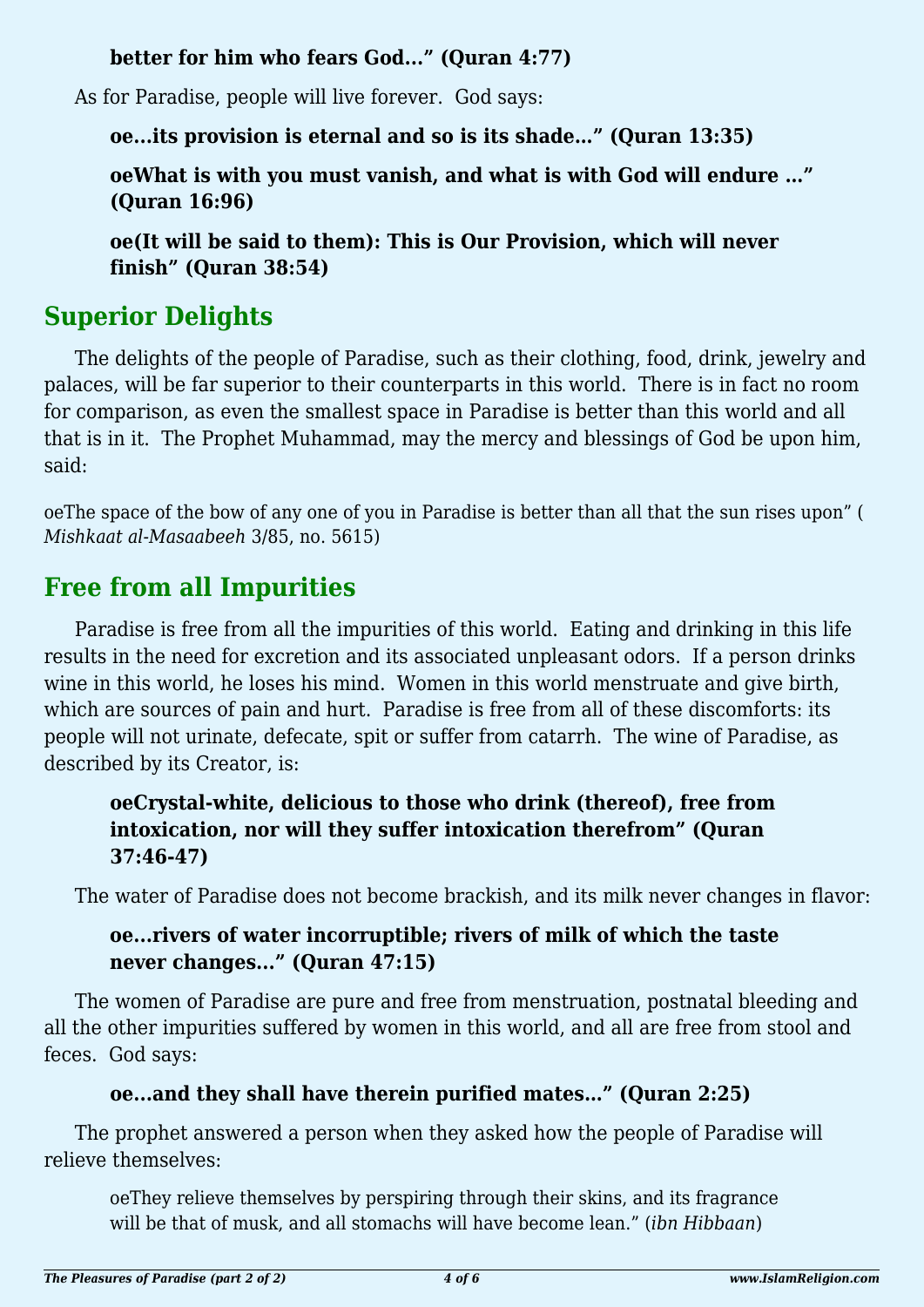What we have mentioned has been a mere comparison in order to understand the nature of Paradise, but as God said, its delights are truly hidden:

**oeNo person knows what is kept hidden for them of joy, as a reward for what they used to do." (Quran 32:17)**

## **Paradise: There is Nothing Like It**

The delights of Paradise surpass the imagination and defy description. They are like nothing known to the people of this world; no matter how advanced we may become, what we achieve is as nothing in comparison with the joys of the Hereafter. As is mentioned in several reports, there is nothing like Paradise:

oeIt is sparkling light, aromatic plants, a lofty palace, a flowing river, ripe fruit, a beautiful wife and abundant clothing, in an eternal abode of radiant joy, in beautiful soundly-constructed high houses". (*Ibn Maajah, Ibn Hibbaan*)

The Sahabah asked the Prophet about the buildings of Paradise and he replied with a wonderful description:

oeBricks of gold and silver, and mortar of fragrant musk, pebbles of pearl and sapphire, and soil of saffron. Whoever enters it is filled with joy and will never feel miserable; he will live there forever and never die; their clothes will never wear out and their youth will never fade." (*Ahmad, at-Tirmidhi, ad-Daarimee*)

God says:

#### **oeAnd when you look there (in Paradise) you will see a delight (that cannot be imagined), and a great dominion." (Quran 76:20)**

What God has kept hidden from us the delights of Paradise is beyond our ability to comprehend. The Prophet said that God said:

oeI have prepared for My slaves what no eye has seen, no ear has heard and no human heart can imagine." Recite if you wish:

#### **oeNo person knows what is kept hidden for them of joy as a reward for what they used to do." (Quran 32:17)**

In another report:

oeNever mind what God has told you; what He has not told you is even greater." ( *Saheeh Muslim*)

In other articles, we will attempt to mention some of the specific details of Paradise and the delights therein described to us by God and His last Prophet.

The web address of this article: